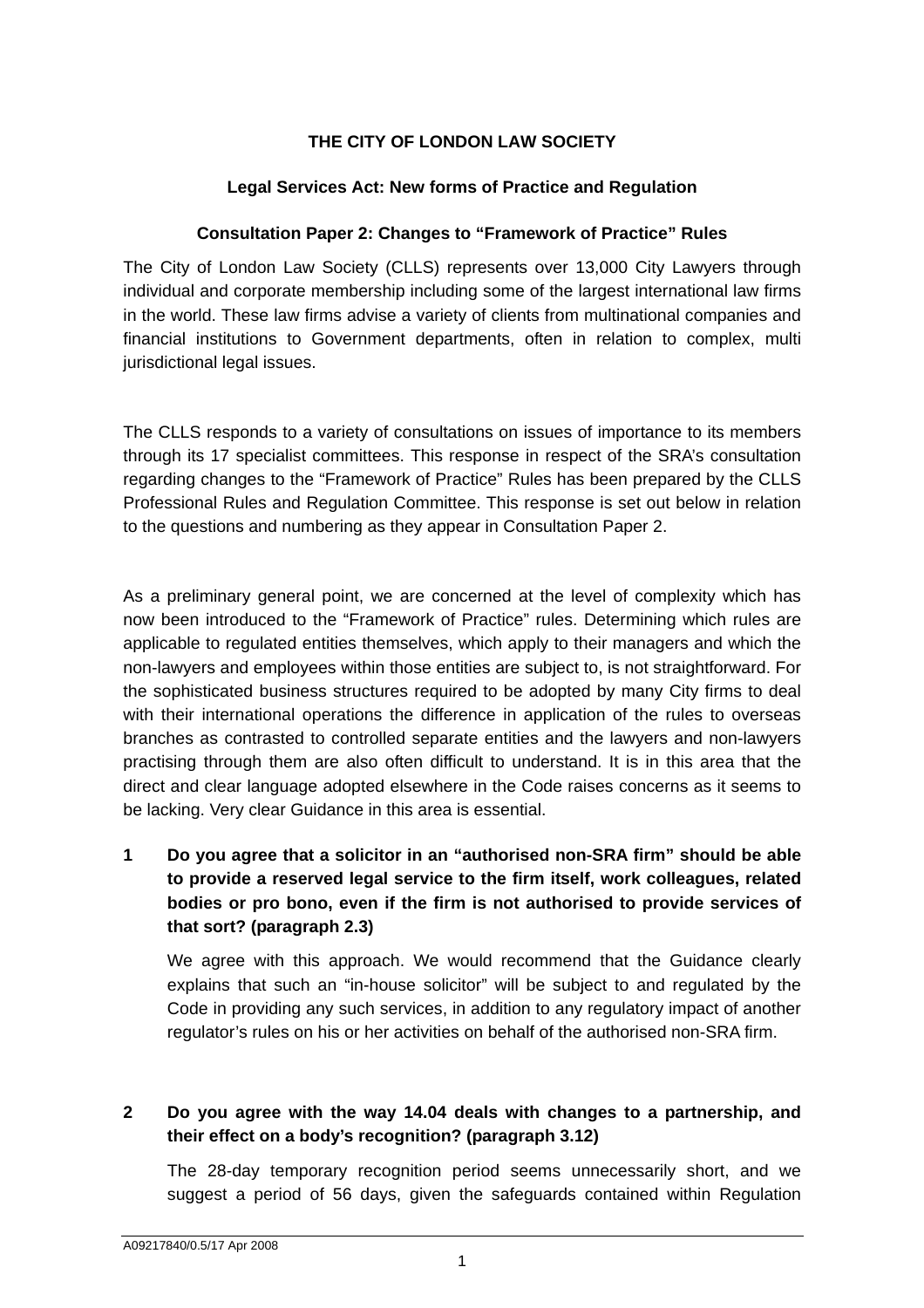5.3(c). Please refer to the CLLS response to Paper 5. We otherwise agree with this approach.

# **3 Do you think 14.04 [(4) and (5)] deal adequately with a partnership becoming a sole practitioner? (paragraph 3.12)**

We agree that it does, subject to the comments made above regarding the temporary recognition period.

## **4 Do you think 14.04 [(6) to (9)] deal adequately with a partnership split? (paragraph 3.12)**

We agree that it does, subject to the comments made above regarding the temporary recognition period.

## **5 Do you agree with the way the rules deal with salaried partners and "local" partners? (paragraph 3.13)**

We note that this approach may result in additional regulatory obligations for some "local partners" based outside the UK who will in future be treated as managers of the firm as a whole and in some cases will for the first time have to become RFLs with consequential costs and regulatory implications. We understand the logic to support the new approach to treat all those held out as "partners" in a partnership which is a regulated entity to be treated as "managers" for the purposes of the rules and support the consequence that this new approach will remove sometimes artificial and inconsistent treatment which many firms, both large and small, have in the past found difficult to understand. However, we note that those firms which have concerns in the effective widening of the SRA's regulatory net to cover "local partners" overseas, may choose to restructure their legal arrangements overseas to convert branches into separate legal entities in order to avoid additional regulation.

We express concern however, as a more general point, that there appear to be circumstances where the full Code (notably the conflict rules) may be argued to apply to non English partners working abroad in connection with matters where there is no connection of client or subject matter to the UK. The implications of saying that the Code applies to "managers" wherever they practise needs to be better thought through. Please refer to the CLLS response to Paper 3.

### **6 Do you agree that most of the Code should be disapplied in relation to work a solicitor in an "authorised non-SRA firm" does for clients? (paragraph 4.2)**

We agree with this approach. We note, however, it will be important, of course, for the Legal Services Board to ensure that the rules of other approved regulators do not result in a conflict with the duties under the Code which will continue to apply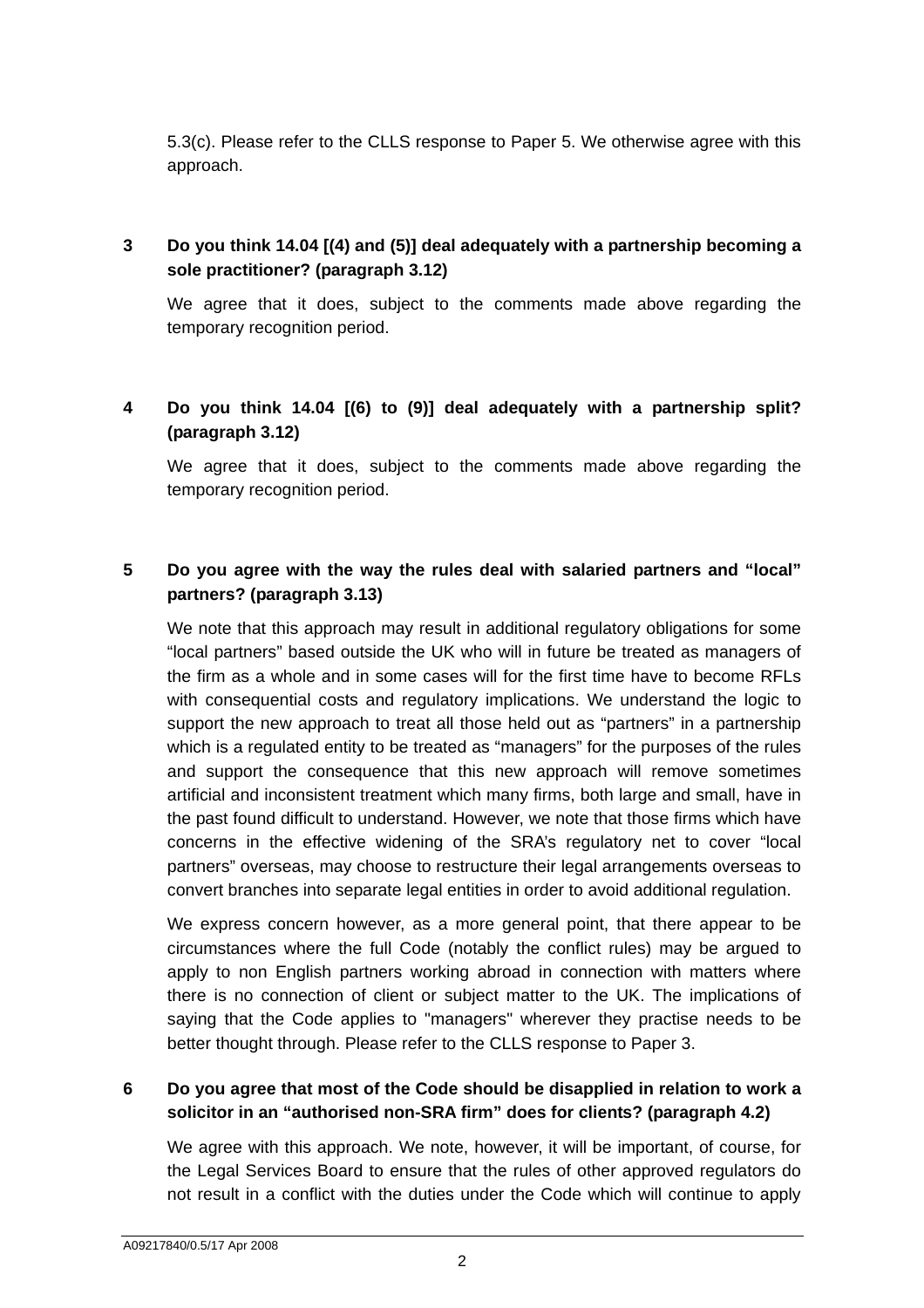such as the core duties. It might be necessary to clarify, for example, in Guidance that the core duties will not in these circumstances fall to be interpreted consistently with some of the more detailed rules in the Code if those more detailed rules, for example, may conflict with the detailed rules of other approved regulators e.g. concerning best interests of client/conflicts of duties.

**7 Do you agree with the new test for when the Code applies in full to the overseas practice of a recognised body – whether the body is a "solicitorcontrolled recognised body"? (paragraphs 4.5 and 4.6)** 

As a preliminary point, given the complexity of the drafting of these provisions and interrelationship of various definitions, it would be extremely helpful if clear Guidance could be provided to emphasise that what is being introduced is, effectively, three-tiered regulation for firms which have overseas operations:

- (i) full compliance with the Code will be required in relation to activities carried out from offices in England and Wales;
- (ii) more limited compliance with the Code, as specified in Rule 15, will be required in relation to overseas practice from offices outside England and Wales, but only where the recognised body is "solicitorcontrolled"; and
- (iii) a much more limited form of regulation will apply to recognised bodies' overseas practices where they are not "solicitor-controlled".

We have two concerns with the new test that is proposed. The first relates to the way in which "solicitor-controlled recognised bodies" are defined and the second relates to the scope of rules which should be applied to the overseas practice of such "solicitor- controlled" bodies. These both need to be considered in the context that it may be for completely random reasons  $-$  fiscal, regulatory or other  $-$  why particular overseas operations of a firm in a particular country have been structured, for example, as a branch of a worldwide partnership or LLP rather than as a separate local partnership or entity.

A "solicitor-controlled recognised body" is defined as meaning " a recognised body in which lawyers of England and Wales constitute the national group of lawyers with the largest (or equal largest) share of control of the recognised body either as individual managers or by their share in the control of bodies which are managers".

In a multi-national partnership, whether large or small, there may be a large variety of "national groups" of lawyers where the group with the "largest" share of control may well have no real dominant influence on its business and which could fluctuate from time to time during the course of a year as a result of elections and retirements, including lateral hires. As this definition provides such an important jurisdictional test for the application of the rules on a day-to-day basis, including for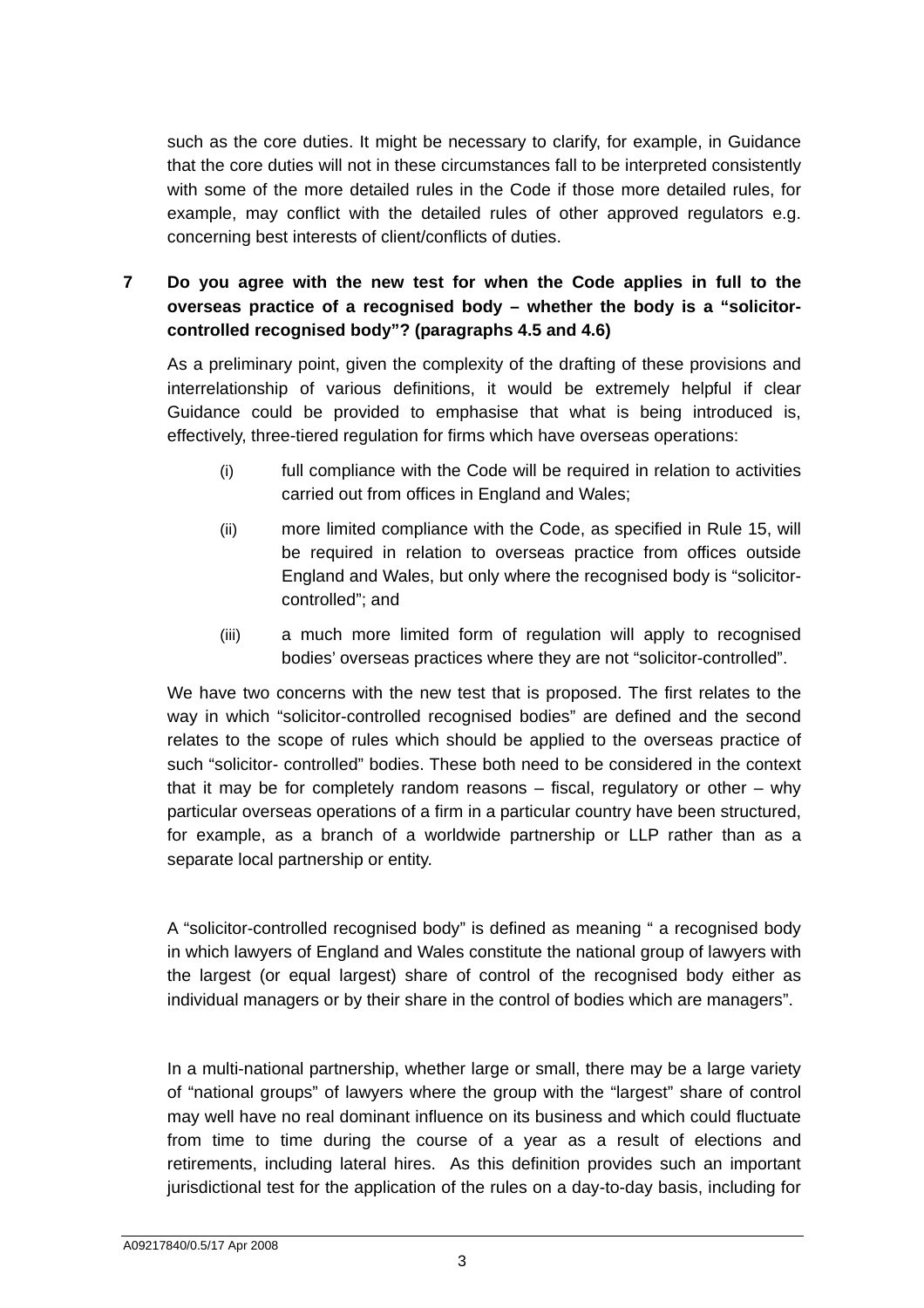example whether the conflicts rules apply, we would prefer more certainty than this definition currently allows. There are also uncertainties in this definition surrounding the term "national group of lawyers" as applied to an international firm in which there are many different nationalities who have multiple legal qualifications, many of which are unrelated to their individual nationalities. We suggest referring instead to a "group of lawyers by primary practising qualification (wherever located)". The way in which "control" is exercised within the largest multi-national firms can also be complex. These sorts of issues would be capable of resolution on a case by case basis in discussions with the SRA more easily than within a complex definition. A suggestion therefore would be to include an assessment about whether a body was "solicitor-controlled" or not in the annual recognition process which would then continue to apply until it was modified either annually or following material changes notified to the SRA.

We also note there is some confusion in the use of the term "solicitor-controlled" as applicable to a group that may comprise a majority of non-solicitors (given the definition of "lawyers of England and Wales"). Use of the term "English lawyercontrolled recognised body" might be more helpful.

So far as the second issue is concerned, relating to the scope of the applicable rules, we find the distinction that would apply between the rules applicable to the branch of a partnership or an LLP operating overseas and the rules applicable to a separate legal entity which is effectively controlled by such a partnership of LLP, difficult to understand. A firm which is not "solicitor-controlled" would not only avoid having to comply in its overseas practice with the core duties (apart from 1.06 concerning public confidence), but it would also not need to comply with most of the Code or the overseas accounts rules. That would be the case even if all of the partners practising within a particular overseas branch in fact happened to be English solicitors if, overall, the firm is not solicitor controlled. Contrast to the position of a firm which is "solicitor-controlled"; even in a branch office where there are no English solicitors located and where the practice is far removed from English law or English clients, it seems it would be necessary to comply with much of the Code including the Conflicts and Confidentiality Rules. That also contrasts with the position of a separate legal entity which may be effectively controlled by the recognised body but which itself, not being a recognised body, would be outside the scope of the Code as a body which the SRA regulates. That does not seem to us to be appropriate nor is it consistent with informal guidance provided in the past by the SRA concerning the application of Rule 15 to the branch of a recognised body and its practice not involving English solicitors.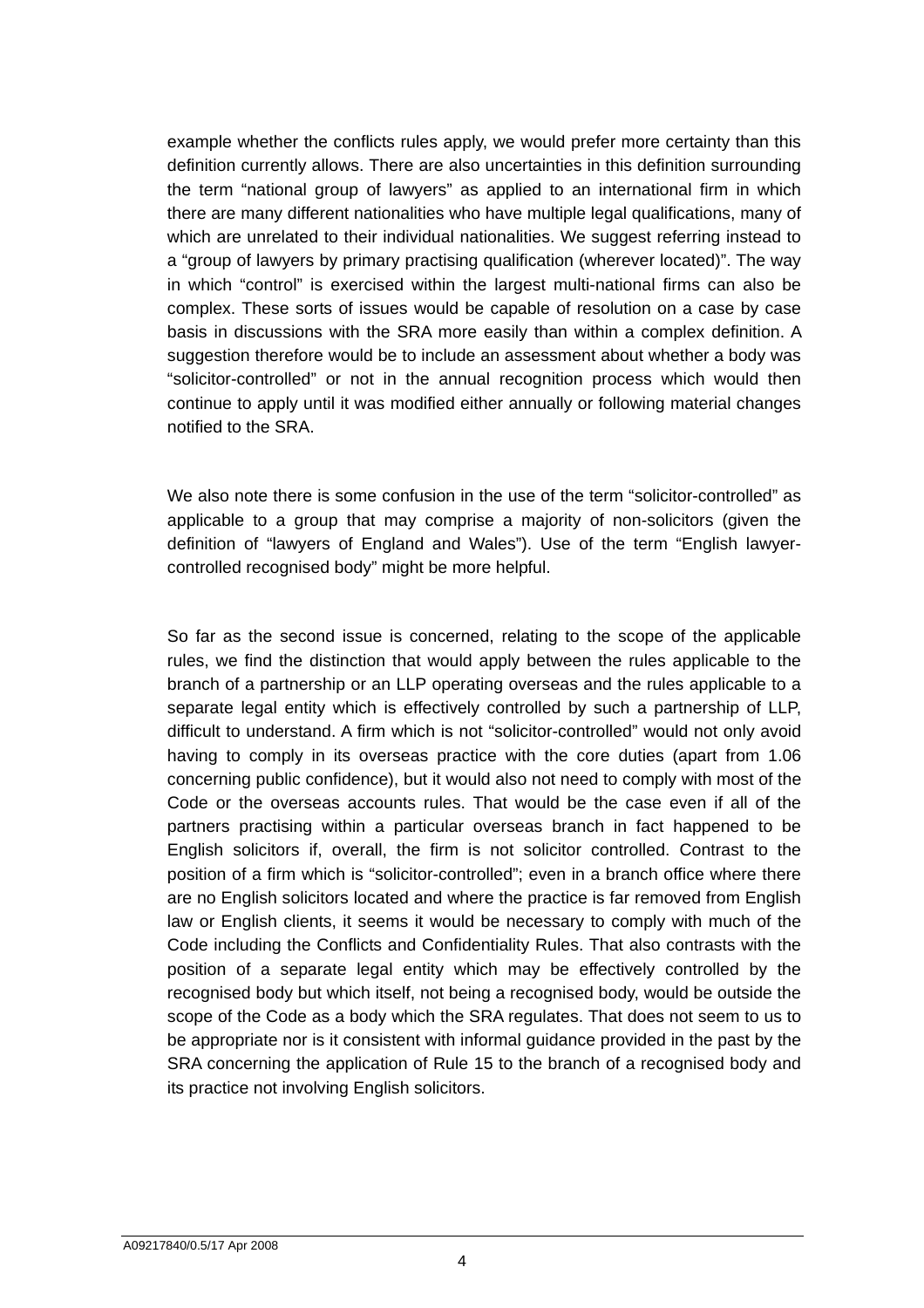## **8 Do you agree with the new test in 15.5 and 15.27 and for whether the overseas accounts provisions apply – that solicitors control the firm? (paragraph 4.7)**

We agree with this approach, subject to the comments made above concerning the definitions of "solicitor-controlled recognised body".

# **9 Do you agree that a solicitor, REL or RFL should only participate in a recognised body or authorised non-SRA firm as a lawyer? (paragraphs 5.3 to 5.5)**

We do not understand the justification for this restriction and are concerned that it could be problematic for firms which wish to continue to employ solicitors in parts of their business where they are not practising as lawyers, but for example, in management, HR, or business manager roles. It is suggested in paragraph 5.5 that by virtue of section 1A of the amended Solicitors Act a solicitor will be deemed to be practising as a solicitor if employed in connection with the provision of any legal services, in any event. It is not clear, however, whether the impact of proposed Rule 20.04 would be to prohibit a solicitor from practising in a non-legal capacity within a firm. If so, this would be objectionable as there are many roles, particularly within the larger firms, where past experience in acting as a solicitor would be invaluable to those performing certain business services or practice support roles and if a solicitor were required to remove his or her name from the roll before he or she could accept such a position, it might make the recruitment of lawyers into these roles much more difficult.

# **10 Do you believe any of the proposed amendments to the Rules annexed will have a particular impact (adverse of otherwise) on any group or category of persons?**

The proposed amendments have a substantial and onerous impact on employees of regulated firms as a result of the proposed amendments to the definition of "employee" in Rule 24, the amendments to the compliance duties in Rule 14.02 (1) and (4) and, most importantly the extension of Rule 23.01 (1) (d) to employees of recognised bodies. As a result, provisions of the Code now seem to apply directly to all the firm's, employees and self employed contractors, however junior they may be and in whichever office in the world they may be practising. We understand the justification for widening the scope of regulatory duties to be owed directly not simply by the regulated entities but by those who manage and control or have ownership interests in the entity. We also understand why this scope reasonably should be wider to include, in relation to the recognised body, the obligations of solicitors, other lawyers and even non lawyers who have management positions. However, the justification for extending direct regulatory obligations to secretarial and administrative staff seems obscure. We are concerned that the additional regulatory obligations imposed by the Code on non-legal staff of this sort which would not be applicable to similar staff in other regulated organisations might put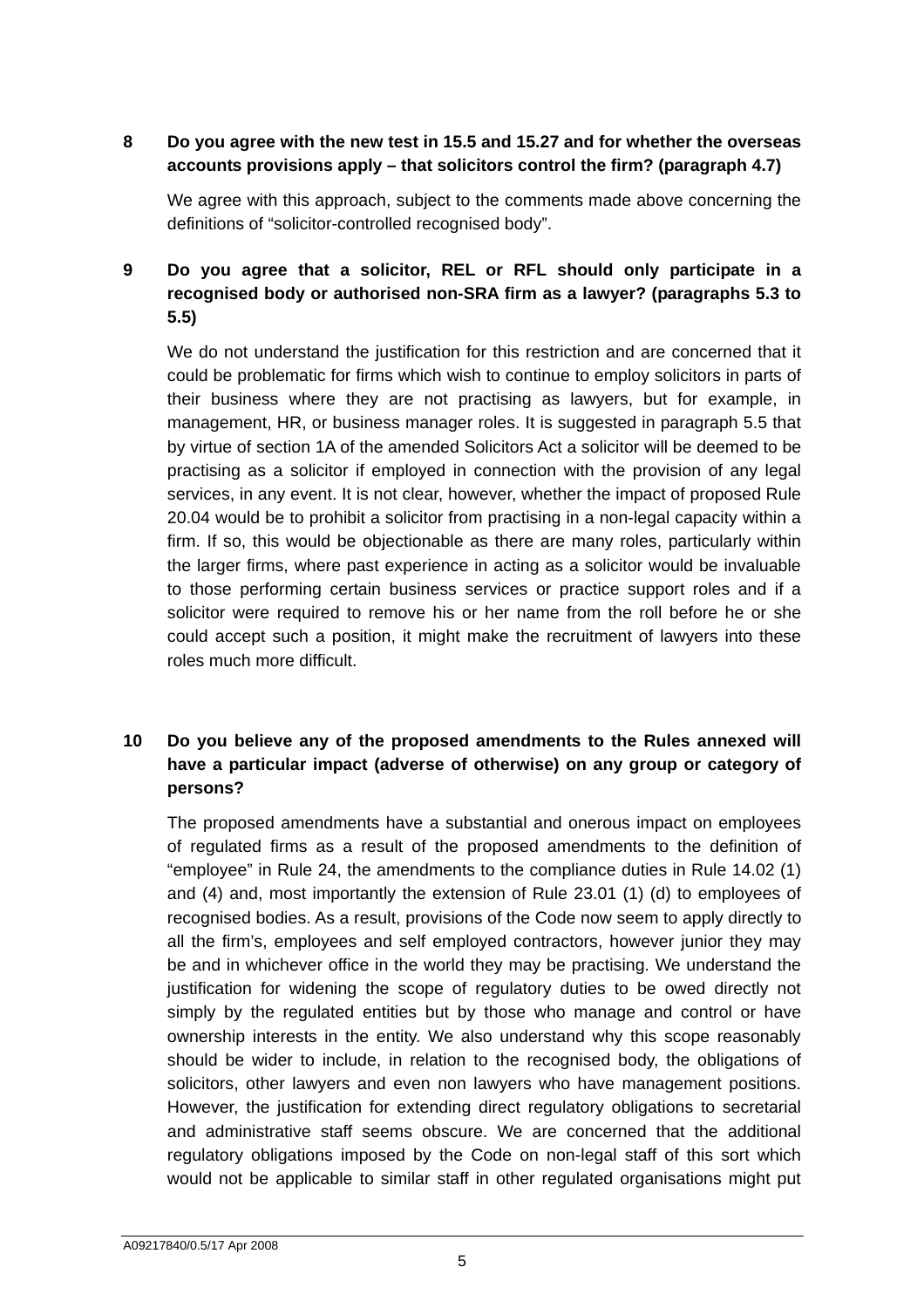the legal profession at a competitive disadvantage in recruiting and retaining individuals in these roles. We are also concerned that these changes do not seem to be highlighted as part of the consultation process and that without clarification of the impact in Guidance the full extent of the scope of these changes on the profession may be missed.

### **11 Have you any other comments on the draft amendments to the Rules?**

We have a number of additional comments on the draft amendments which are set out in the attached Appendix.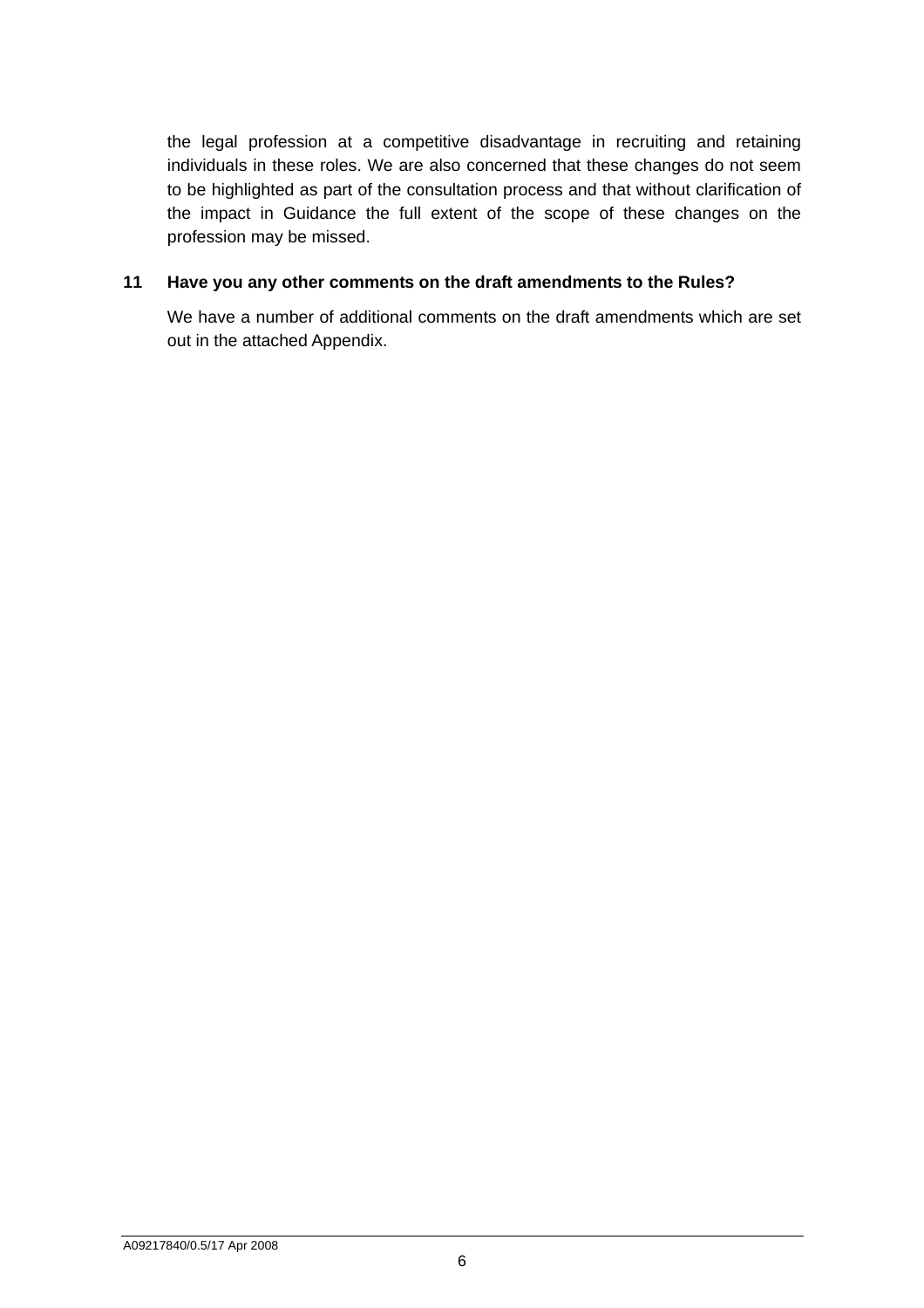#### **APPENDIX**

- **1** Rule 14.01 (1): This restricts the business of a recognised body to the provision of "professional services of the sort provided by individuals practising as solicitors and/or lawyers of other jurisdictions". Although this is extended to allow services of the sort provided by notaries public and to cover the educational and training activities and authorship, journalism and publishing referred to in Rule 21.03, as well as allowing ownership interests in separate businesses, we are concerned that the restriction to services "of the sort provided by individuals" etc may stifle innovation in the development or delivery of legal services since those who pioneer particular services or delivery methods might find it difficult to fall within this restriction. We would like to see Rule 14.01 (1) (a) widened to allow for innovative developments perhaps by referring to "professional services of the sort which from time to time may properly be provided…..". It would also be helpful to include clarification, either here or in Guidance, that the conduct of a recognised body's business through an affiliated firm, effectively controlled by the recognised body, will not be treated as a separate business.
- **2** Rule 14.01 (3)(a): We are concerned about the multi-tiered corporate restrictions referred to in paragraphs 3.9-3.11 of the Paper. Whilst we understand that these are being introduced to comply with prospective changes to the Administration of Justice Act 1985 (by the introduction of a new section 9A), we very much hope that the SRA, in line with its commitment to targeted and proportionate regulation, is lobbying for those changes to be "withdrawn" (by means of an amending Statutory Instrument) before they are brought into force. Not only do these unnecessary restrictions adversely impact on the existing structures of some firms (meaning that they will, at considerable cost and inconvenience, have to restructure), they are an unfair fetter on the freedom of law firms to structure themselves as they wish, and for a very wide variety of entirely legitimate business-related reasons (e.g. for tax or accounting purposes), going forward. There is no regulatory reason why law firms should be any more inhibited in this respect than any other type of business operating in any other sector.
- **3** Rule 14.02 (1); (a):It would be helpful for this to clarify that it applies "only in so far as it applies to them" to ensure that there is no obligation imposed on managers and employees except where respectively stated for each of them.
- **4** Rule 14.02 (4) and (5): There is a typographical error duplicating (5), with a second subparagraph (4).
- **5** Rule 14.04 (11): We assume this provision is not intended to restrict the giving of undertakings to a lender financing the provision of capital subscriptions under which partners/firms conventionally agree that any partner capital to be repaid to the partner will first be applied in repaying any capital subscription loan with any balance repaid to the partner. Strictly, this could be treated as creating a third party